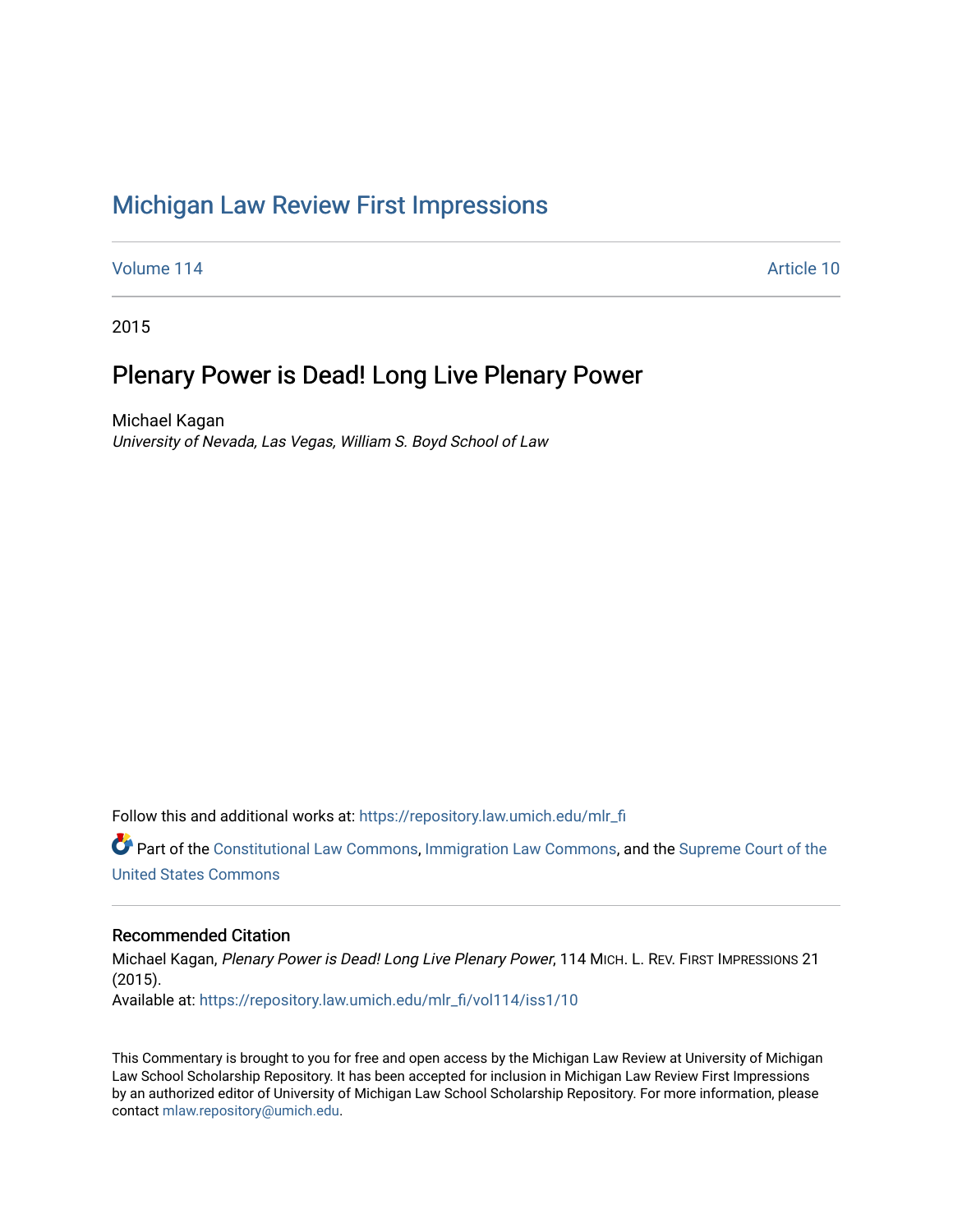## **PLENARY POWER IS DEAD! LONG LIVE PLENARY POWER!**

## *Michael Kagan[\\*](#page-1-0)*

*For decades, scholars of immigration law have anticipated the demise of the plenary power doctrine. The Supreme Court could have accomplished this in its recent decision in* Kerry v. Din*, or it could have reaffirmed plenary power. Instead, the Court produced a splintered decision that did neither. This Essay examines the long process of attrition that has significantly gutted the traditional plenary power doctrine with regard to procedural due process, while leaving it largely intact with regard to substantive constitutional rights.*

June 15, 2015 could have been a momentous day in the evolution of American immigration law. This was the day the Supreme Court announced its decision in *Kerry v. Din*, [1](#page-1-1) a case in which a U.S. citizen, Fauzia Din, challenged the State Department's refusal to grant a visa to her Afghan husband, Kanishka Berashk, effectively refusing the couple the right to live together.[2](#page-1-2) Din argued that the visa denial infringed her right to marriage, and as a matter of due process, the State Department owed her a specific explanation for the decision.<sup>[3](#page-1-3)</sup> The State Department had given no explanation except for a vague reference to the statute banning people who have engaged in terrorist activities from entering the United States. [4](#page-1-4) Din did not ask the Court to rule on whether her husband actually was a terrorist.[5](#page-1-5) Rather, she asked for a process that would meaningfully allow the couple to respond to the allegations.<sup>[6](#page-1-6)</sup>

<span id="page-1-0"></span> <sup>\*</sup> Associate Professor of Law, University of Nevada, Las Vegas, William S. Boyd School of Law.

 <sup>1. 135</sup> S. Ct. 2128 (2015) (plurality opinion).

<span id="page-1-5"></span><span id="page-1-4"></span><span id="page-1-3"></span><span id="page-1-2"></span><span id="page-1-1"></span> <sup>2.</sup> *Din*, 135 S. Ct. at 2131. For an explanation as to why the couple could not live anywhere but in the United States, see Elizabeth Keyes, *Symposium on* Kerry v. Din*: Another Choiceless Choice*, IMMIGRATIONPROF BLOG (June 16, 2015), http://lawprofessors.typepad.com /immigration/2015/06/symposium-on-kerry-v-din-another-choiceless-choice-by-elizabethkeyes.html [http://perma.cc/C5AU-A9LA].

 <sup>3.</sup> *Din*, 135 S. Ct. at 2131 (plurality opinion).

 <sup>4.</sup> *Id.* at 2139 (Kennedy, J., concurring).

 <sup>5.</sup> *See id.* at 2132 (plurality opinion).

<span id="page-1-6"></span> <sup>6.</sup> *Id.*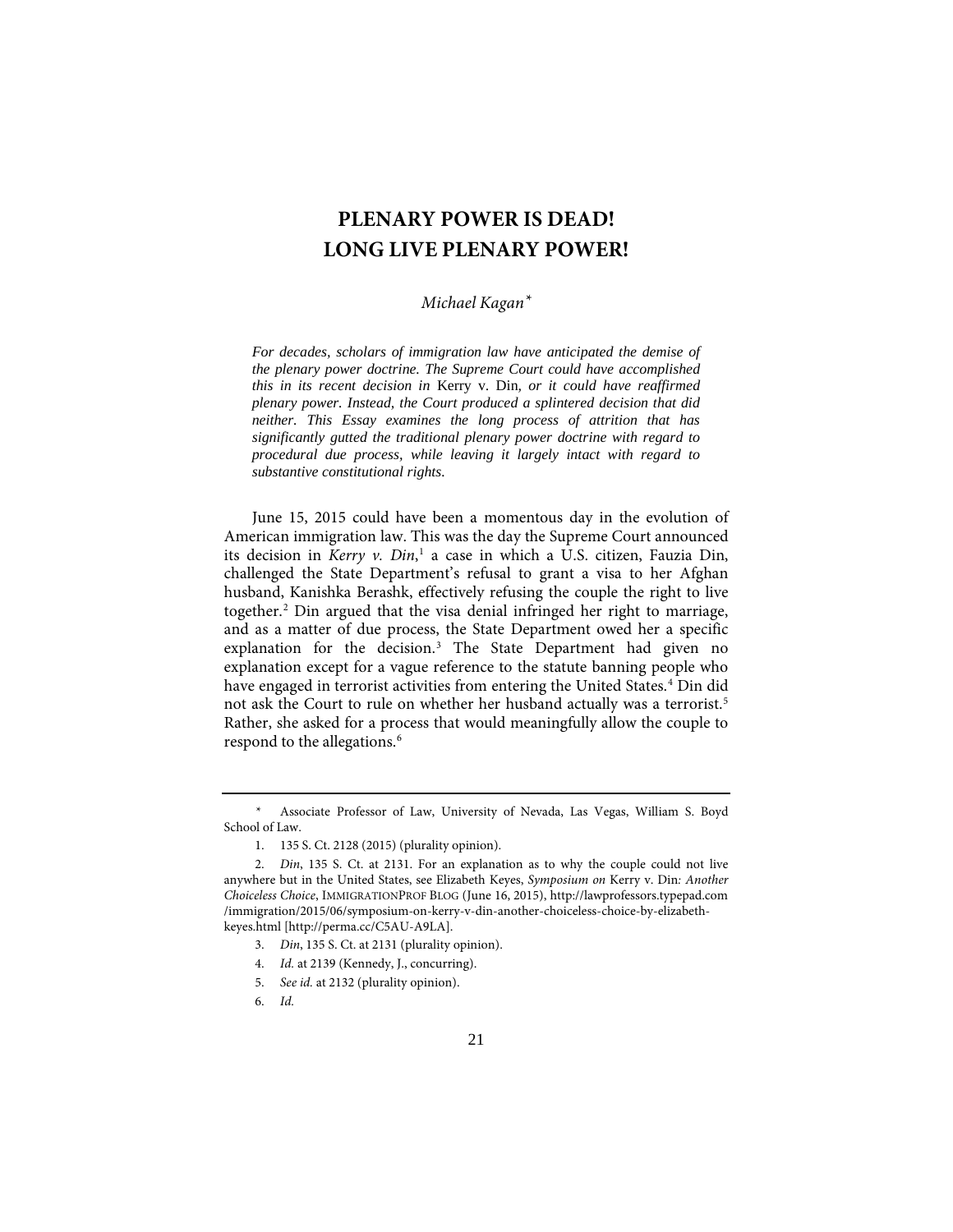Had Din won it would have been a very big deal. In fact, if she had won, it might have been possible to state that the plenary power doctrine that has long been the foundation of immigration law had finally been overruled. That is because the federal government's plenary authority to regulate immigration free from judicial review or constitutional limitations was usually assumed to be at its height when a noncitizen had not yet entered the country. Sixty-five years ago, in *Knauff v. Shaughnessy*, the Court (in)famously said: ''[w]hatever the procedure authorized by Congress is, it is due process as far as an alien denied entry is concerned.''[7](#page-2-0) Ms. Din directly challenged that premise, and she did it at a time when there was good reason to wonder what was left of the plenary power doctrine.

Alas, Din did not win. She will not be reunited with her husband, at least not by order of the Supreme Court.<sup>[8](#page-2-1)</sup> Din's defeat shows that plenary power is not dead yet. But Din came very close, winning four Justices on the Court: Justices Breyer, Ginsburg, Sotomayor, and Kagan. Moreover, her challenge severely divided the other five Justices, so much so that there is no controlling decision in the case.<sup>[9](#page-2-2)</sup> Only two Justices---Justices Kennedy and Alito-used an analysis based on the plenary power doctrine as it has been traditionally known in immigration law.[10](#page-2-3) Yet, even they were willing to assume for the sake of argument that Din was owed some measure of due process.[11](#page-2-4) The plurality opinion by Justice Scalia largely sidestepped the Court's immigration jurisprudence and focused instead on a critique of substantive due process jurisprudence generally.<sup>[12](#page-2-5)</sup>

Thus, while *Kerry v. Din* was not a renunciation of the plenary power doctrine, it was not a reaffirmation of the doctrine, either.<sup>[13](#page-2-6)</sup> The case is therefore an indication that the plenary power doctrine is indeed on fragile jurisprudential ground and does not carry the force that it once did. The Court's decision in *Kerry v. Din*, moreover, is an indication that the Justices find it difficult to entirely discard the plenary power doctrine and to fully

- 9. *See Din*, 135 S. Ct. 2128 (plurality opinion).
- 10. *See id.* at 2139-41 (Kennedy, J., concurring).
- 11. *See id.* at 2139.
- 12. *Id.* at 2131-38 (plurality opinion).

<span id="page-2-6"></span><span id="page-2-5"></span><span id="page-2-4"></span><span id="page-2-3"></span><span id="page-2-2"></span>13. Kevin Johnson, *Limited Judicial Review of Consular Officer Visa Decisions---- Foreshadowing the Result in the Same-Sex Marriage Case?*, SCOTUSBLOG (June 15, 2015, 5:02 PM), http://www.scotusblog.com/2015/06/opinion-analysis-limited-judicial-review-ofconsular-officer-visa-decisions-foreshadowing-the-result-in-the-same-sex-marriage-case/ [http://perma.cc/4NES-CDW8] ("[T]here was no ready defense of the doctrine of consular non-reviewability and no aggressive invocation of cases contrary to modern constitutional sensibilities such as *Knauff* and *Mezei*.'').

 <sup>7.</sup> U.S. *ex rel.* Knauff v. Shaughnessy, 338 U.S. 537, 544 (1950).

<span id="page-2-1"></span><span id="page-2-0"></span> <sup>8.</sup> Historically, some spouses of U.S. citizens who have been denied entry to the United States on vague security grounds have later won entry through the political branches even after losing their cases in the Supreme Court. *See, e.g.*, Charles D. Weisselberg, *The Exclusion and Detention of Aliens: Lessons from the Lives of Ellen Knauff and Ignatz Mezei*, 143 U. PA. L. REV. 933 (1995) (profiling the people involved in the *Knauff* and *Mezei* cases).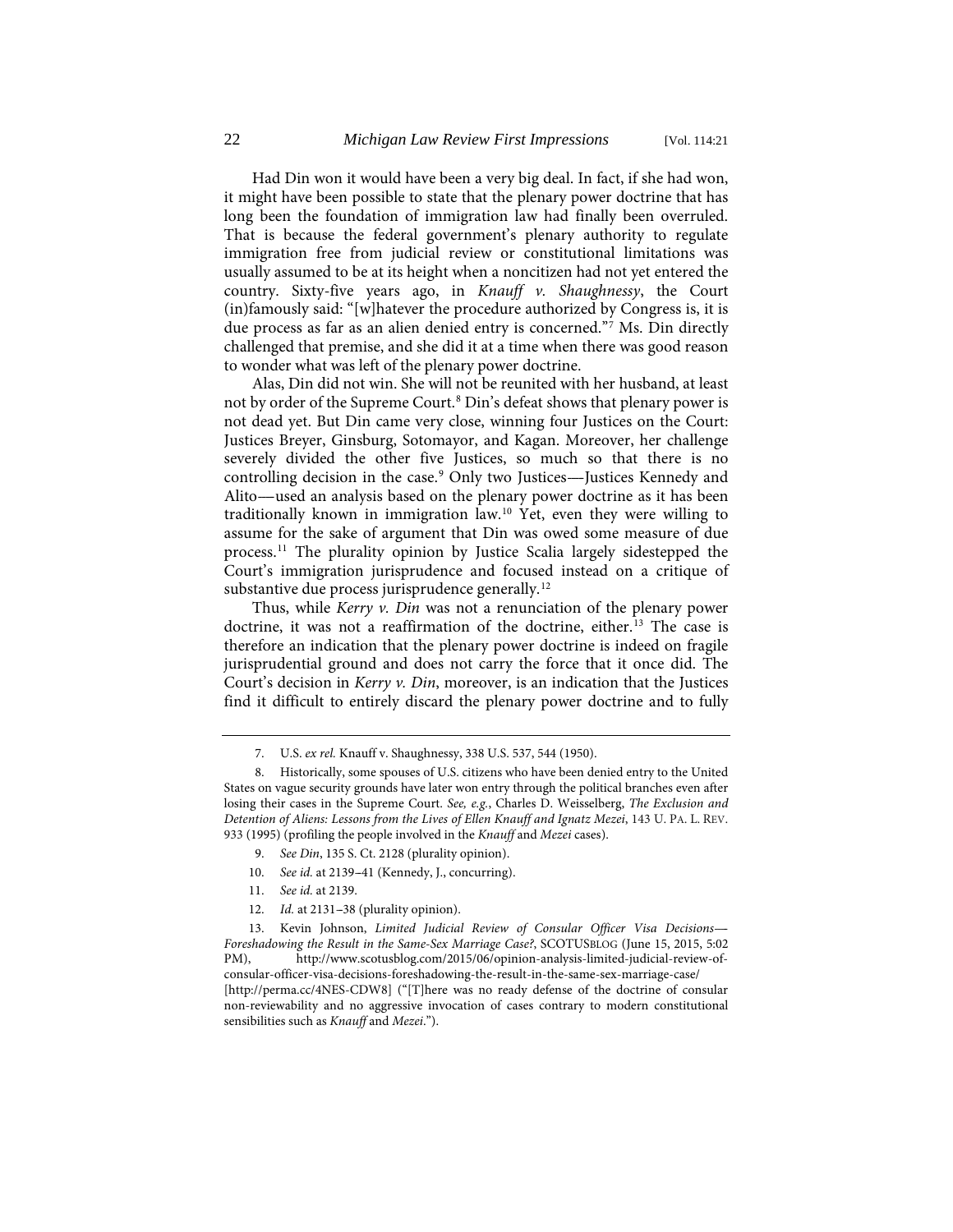apply normal means of constitutional scrutiny to all aspects of immigration law. The Justices may, however, be confused and divided about how to bring the doctrine down for a gentle landing.

This Essay addresses the confusing current state of the plenary power doctrine. I first summarize what this doctrine meant as it developed in the late nineteenth century and evolved through most of the twentieth century. I then outline reasons why recent case law has significantly weakened the doctrine. I then suggest reasons why the Court may be hesitant to discard the doctrine entirely. I conclude by suggesting paths that the Court may choose to take going forward.

### <span id="page-3-7"></span><span id="page-3-6"></span>I. THE TRADITIONAL DOCTRINE

The original challenge of immigration law is that it is not explicitly one of the enumerated constitutional powers of the federal government. In the Chinese Exclusion Case in 1889, the Supreme Court reasoned that the authority to regulate immigration is inherent in national sovereignty and the national "right of self-preservation," rather than stemming from any specific constitutional provision.[14](#page-3-0) Having chosen an extra-constitutional foundation for immigration law, the Court quickly came to the conclusion that the judiciary had little or no role in reviewing decisions prohibiting foreigners from entering the country,<sup>[15](#page-3-1)</sup> nor in reviewing decisions to arrest, detain, and deport noncitizens who were already inside the country.<sup>[16](#page-3-2)</sup>

The result of this sweeping doctrine was that immigration law became ''a constitutional oddity" (in Professor Legomsky's words),<sup>[17](#page-3-3)</sup> largely immune from the civil liberties revolution of the twentieth century[.18](#page-3-4) By mid-century, the Court was willing to approve indefinite detention of a would-be immigrant on the theory that noncitizens had no due process rights, especially when they were seeking entry.<sup>[19](#page-3-5)</sup> However, this exceptional approach had foundations that have become jurisprudentially questionable in the twenty-first century. One was the court's tendency to see immigration authority as emanating from national sovereignty rather than from the Constitution, which seemed to correspond to a reluctance to impose constitutional constraints. Another was the nonrecognition of any due process rights in immigration cases, based on the theory that immigration

<span id="page-3-1"></span><span id="page-3-0"></span><sup>14.</sup> Chae Chan Ping v. United States (The Chinese Exclusion Case), 130 U.S. 581, 604-- 06, 608 (1889).

<sup>15.</sup> *See, e.g.,* Nishimura Ekiu v. United States, 142 U.S. 651, 660 (1892).

<sup>16.</sup> *See, e.g.*, Fong Yue Ting v. United States, 149 U.S. 698, 702 (1893).

<span id="page-3-3"></span><span id="page-3-2"></span><sup>17.</sup> Stephen H. Legomsky, *Immigration Law and the Principle of Plenary Congressional Power*, 1984 SUP. CT. REV. 255, 255.

<span id="page-3-5"></span><span id="page-3-4"></span><sup>18.</sup> *See* Hiroshi Motomura, *Immigration Law After a Century of Plenary Power: Phantom Constitutional Norms and Statutory Interpretation*, 100 YALE L.J. 545, 549 (1990).

<sup>19.</sup> Shaughnessy v. United States *ex rel.* Mezei, 345 U.S. 206.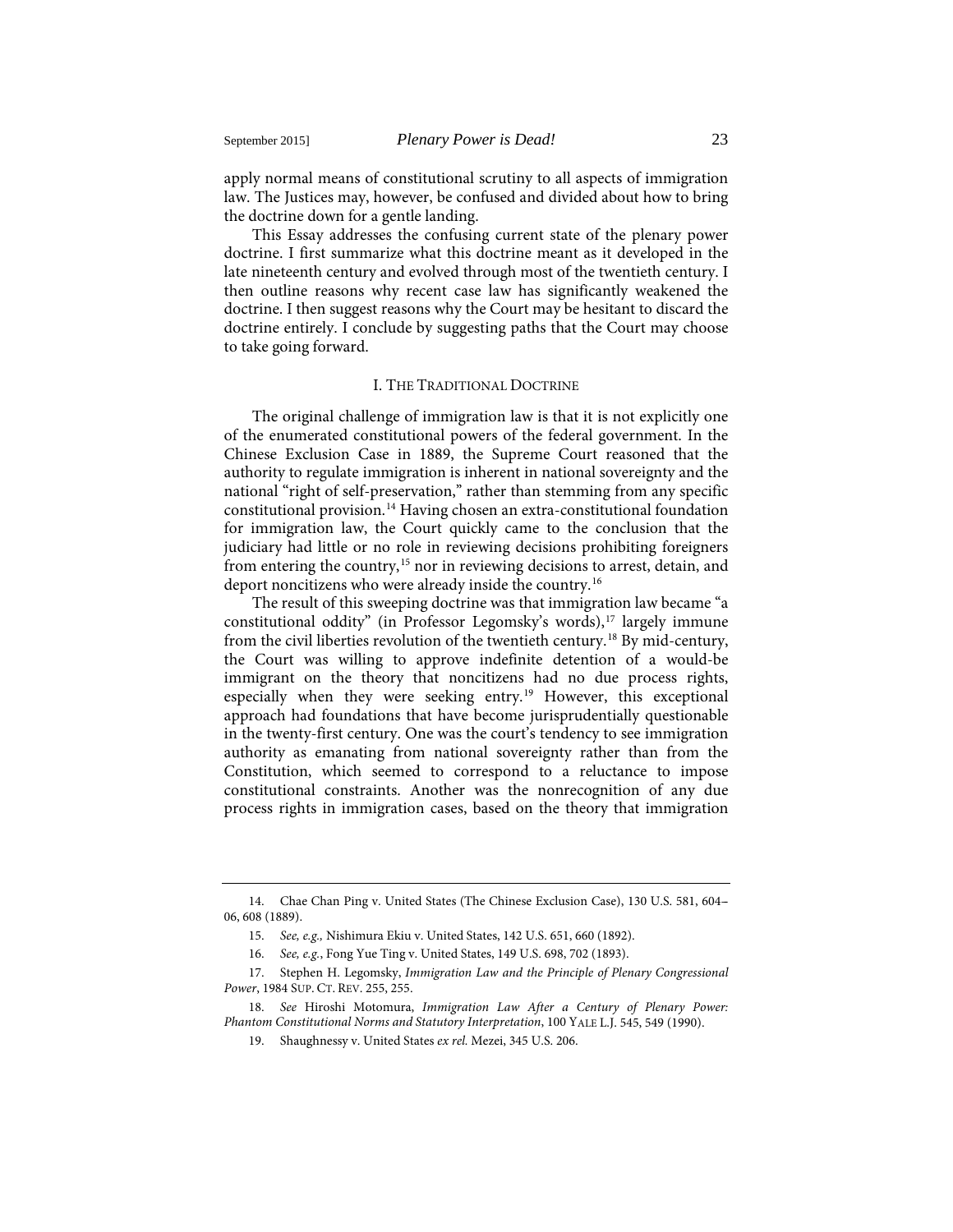was a purely civil matter, and thus did not require the kinds of safeguards that the Constitution expected in criminal cases.<sup>[20](#page-4-0)</sup>

#### II. RECENT CRACKS IN THE DOCTRINE

In 2001, the Supreme Court decided *Zadvydas v. Davis*, which presented the question of whether the government could indefinitely detain deportable noncitizens when the United States was unable to find another country willing to take them.<sup>[21](#page-4-1)</sup> Half a century earlier, the Court had affirmed indefinite detention in somewhat similar circumstances.<sup>[22](#page-4-2)</sup> But this time, the Court found that the government's immigration authority ''is subject to important constitutional limitations."<sup>[23](#page-4-3)</sup> The Court also found that even deportable immigrants with serious criminal records have a ''liberty interest [that] is, at the least, strong enough to raise a serious question as to whether ... the Constitution permits detention that is indefinite and potentially permanent.'['24](#page-4-4) Even under a fairly narrow reading, *Zadvydas* made clear that procedural due process concerns apply to immigration enforcement, at least to the degree that immigration enforcement entails deprivations of liberty. But it also opened up a broader question: What other constitutional limitations might apply to immigration?

A significant reason why the Court has become more willing to apply procedural due process appears to be that the Court has seen much less significance in the formalistic civil-criminal distinction. The Court has acknowledged that deportation could be worse than imprisonment for some people,[25](#page-4-5) such that the Sixth Amendment requires defendants in criminal cases to be advised about immigration consequences of potential plea agreements.<sup>[26](#page-4-6)</sup> The Court has analogized pretrial detention in criminal cases to pre-removal detention in immigration cases.<sup>[27](#page-4-7)</sup> Whereas in the 1950s the Court cited the civil-criminal distinction to interpret grounds of deportation loosely,<sup>[28](#page-4-8)</sup> the Court more recently has adopted a strict categorical approach to criminal grounds of deportation, requiring the government to prove every

<span id="page-4-1"></span><span id="page-4-0"></span><sup>20.</sup> *Fong Yue Ting*, 149 U.S. at 730 (''The order of deportation is not a punishment for crime. . . . He has not, therefore, been deprived of life, liberty or property without due process of law  $\dots$ ").

<sup>21. 533</sup> U.S. 678, 682 (2001).

<sup>22.</sup> *Mezei*, 345 U.S. at 215-16.

<sup>23.</sup> *Zadvydas*, 533 U.S. at 695.

<sup>24.</sup> *Id*. at 696.

<span id="page-4-8"></span><span id="page-4-7"></span><span id="page-4-6"></span><span id="page-4-5"></span><span id="page-4-4"></span><span id="page-4-3"></span><span id="page-4-2"></span><sup>25.</sup> INS v. St. Cyr, 533 U.S. 289, 322 (2001); Padilla v. Kentucky, 559 U.S. 356, 368 (2010).

<sup>26.</sup> *Padilla*, 559 U.S. at 356.

<sup>27.</sup> United States v. Salerno, 481 U.S. 739, 748 (1987).

<sup>28.</sup> *See* Harisiades v. Shaughnessy, 342 U.S. 580, 594 (1952).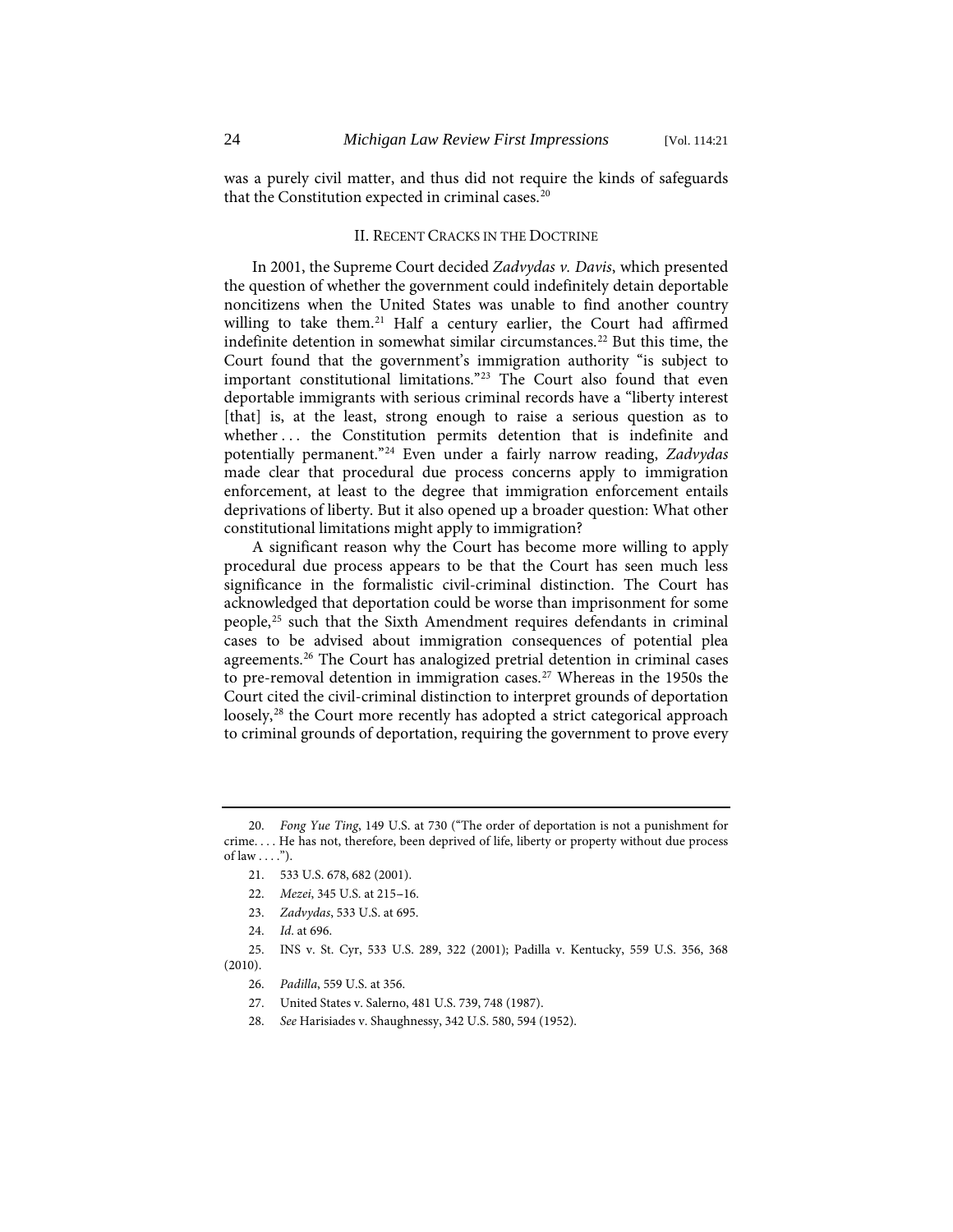element of the deportation ground.<sup>[29](#page-5-0)</sup> This change makes grounds of deportation much more like offenses in a criminal statute.

Just as the Court has become more willing to find constitutional limitations on immigration enforcement, it has also changed its conception of the foundations of that power. The Court continues to hold that the federal government has broad immigration authority, but it has more recently rooted this authority in constitutionally enumerated powers, specifically naturalization, foreign affairs, and the impact on commerce.<sup>[30](#page-5-1)</sup> These two changes—finding both a source and a limit for immigration law in the Constitution—-push strongly toward normalizing immigration within constitutional law.[31](#page-5-2)

<span id="page-5-7"></span>One way to understand the traditional plenary power doctrine is that it did not limit immigrant rights so much as it limited judicial review.<sup>[32](#page-5-3)</sup> If this is correct, then all that is required for immigration exceptionalism to end would be for the Court to begin to review immigration cases against established constitutional doctrines.

Justice Scalia's opinion in *Din* may provide some indirect support for this view. Justice Scalia did not rely on *Knauff* or any other plenary power case. Instead, he questioned whether Din had presented a valid liberty interest in the "right to live in the United States with her spouse."<sup>[33](#page-5-4)</sup> He attacked the Court's fundamental rights jurisprudence.<sup>[34](#page-5-5)</sup> There is no need here to review the merits of Justice Scalia's arguments.<sup>[35](#page-5-6)</sup> The point is that there is nothing about them that is unique to immigration. Most of Justice Scalia's opinion could have applied to any substantive due process cases in which Justice Scalia might have a jurisprudential debate with the four liberal Justices. Thus, in *Din*, the plurality appeared willing to debate an immigrant's fundamental rights (or lack thereof) on similar terms as any other fundamental rights case. By contrast, Justice Kennedy explicitly cited

33. *Din*, 135 S. Ct. at 2131 (plurality opinion).

<span id="page-5-0"></span><sup>29.</sup> *See* Moncrieffe v. Holder, 133 S. Ct. 1678 (2013); Mellouli v. Lynch, 135 S. Ct. 1980 (2015); *see also* Silva-Trevino, 26 I&N Dec. 550, 551 (A.G. 2015) (noting the shift to the categorical approach).

<sup>30.</sup> *E.g.*, Arizona v. United States, 132 S. Ct. 2492, 2498 (2012).

<span id="page-5-2"></span><span id="page-5-1"></span><sup>31.</sup> Kevin R. Johnson, *Immigration and the Supreme Court, 2009--13: A New Era of Immigration Law Unexceptionalism*, 67 OKL. L. REV. (forthcoming 2015) (concluding that the Roberts Court ''has to a large extent continued to bring U.S. immigration law into the legal mainstream").

<span id="page-5-3"></span><sup>32.</sup> *See* Cornelia T.L. Pillard & T. Alexander Aleinikoff, *Skeptical Scrutiny of Plenary Power: Judicial and Executive Branch Decision Making in* Miller v. Albright, 1998 SUP. CT. REV. 1, 33 (arguing that plenary power did not create alternative constitutional standards for immigration but it restrained courts from reviewing immigration laws against established constitutional norms).

<sup>34.</sup> *Id.* at 2134-36.

<span id="page-5-6"></span><span id="page-5-5"></span><span id="page-5-4"></span><sup>35.</sup> For a critique of Justice Scalia's narrowing of the right to marriage, see Michael Kagan, *Symposium on* Kerry v. Din*: Married, But Separated*, IMMIGRATIONPROF BLOG (June 18, 2015), http://lawprofessors.typepad.com/immigration/2015/06/symposium-on-kerry-vdin-married-but-separated-by-by-michael-kagan.html [http://perma.cc/JQ79-FG3E].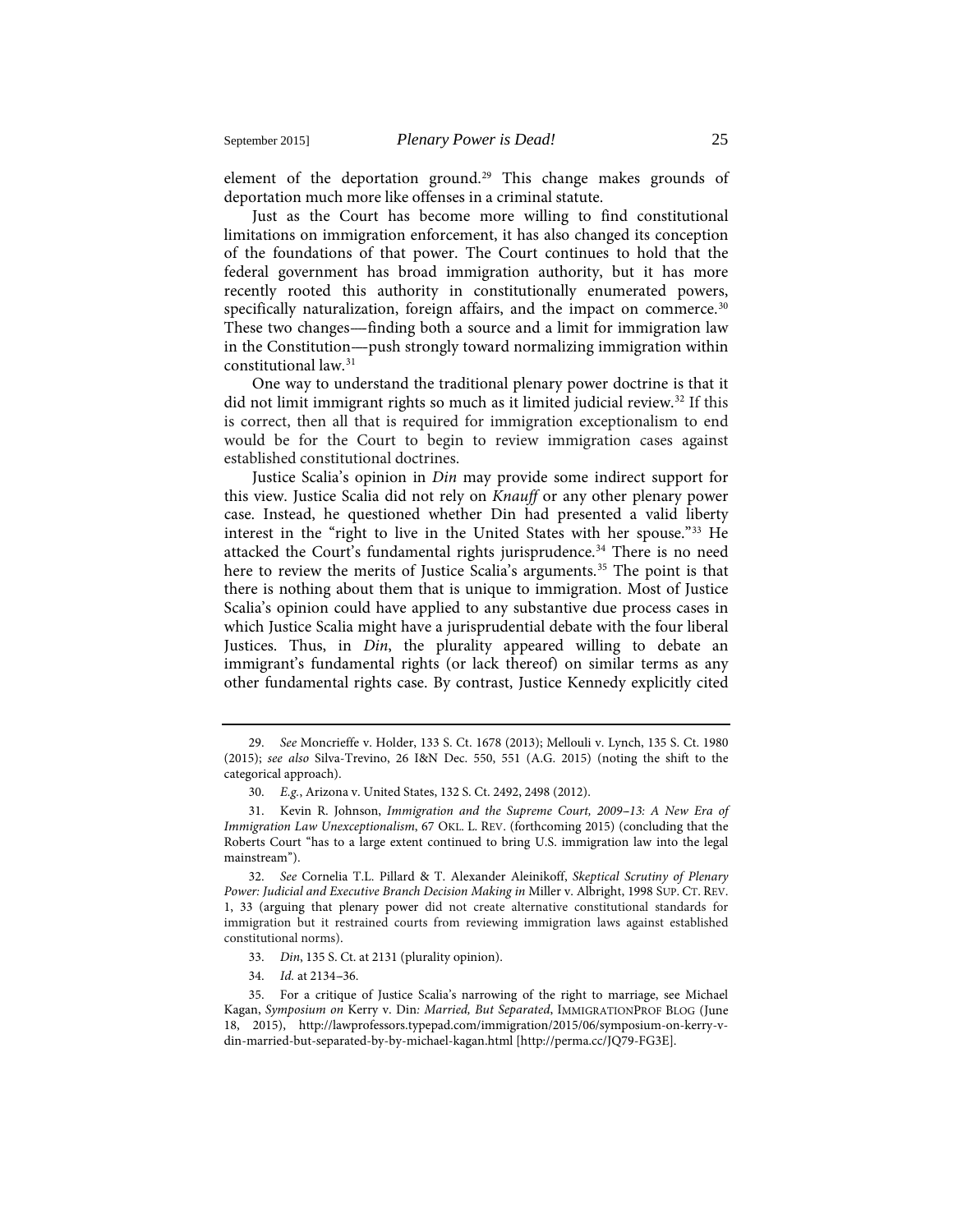the plenary power doctrine to hold that courts should have a limited role in reviewing decisions about granting noncitizens entry into the country.<sup>[36](#page-6-0)</sup> Because of plenary power, Justice Kennedy thought it irrelevant whether Din had a bona fide liberty interest.<sup>[37](#page-6-1)</sup> But this exceptionalist view of immigration attracted the support of only two Justices.

### III. AND YET, PLENARY POWER LIVES ON

For Justice Kennedy, the most important precedent for *Kerry v. Din* was the 1972 decision in *Kleindienst v. Mandel*, in which the Supreme Court affirmed the government's authority to refuse a visa to a Belgian journalist who described himself as "a revolutionary Marxist," and who had been invited to speak at American universities.<sup>[38](#page-6-2)</sup> The Court acknowledged that the visa denial impacted freedom of speech and thus allowed that a minimal form of judicial review should apply.[39](#page-6-3) But *Mandel* required the government only to state a "facially legitimate and bona fide" basis for the visa denial,<sup>[40](#page-6-4)</sup> which is a far lower level of scrutiny than would apply in a free speech infringement case outside the immigration context.<sup>[41](#page-6-5)</sup> Justice Kennedy would have extended this logic to infringements on other fundamental rights, such as the right to marriage.[42](#page-6-6) Like the Court in *Mandel*, Justice Kennedy expressed fear the courts could be dragged into every case in which the government found a person inadmissible and would be asked to balance the would-be immigrant's interests against the interests of that of the United States.<sup>[43](#page-6-7)</sup>

It would be tempting to view *Mandel* as applying only to visa requests from outside the country. But it is not entirely clear that this explains the Court's decisions in which fundamental rights conflict with immigration enforcement decisions. In *Reno v. American-Arab Anti-Discrimination Committee*, the Court allowed Congress to foreclose selective enforcement as a defense against deportation of noncitizens inside the United States, even if a noncitizen could show that the government was using deportation to suppress unpopular political views.<sup>44</sup> As a result, it may be a fair reading to suggest that the Court has departed from the traditional plenary power

- 39. *Mandel*, 408 U.S. at 770.
- 40. *See id.*

<span id="page-6-8"></span><span id="page-6-7"></span><span id="page-6-6"></span><span id="page-6-5"></span><span id="page-6-4"></span><span id="page-6-3"></span><span id="page-6-2"></span><span id="page-6-1"></span><span id="page-6-0"></span>41. *See* Reed v. Town of Gilbert, 135 S. Ct. 2218, 2226 (2015) ("Content-based laws--those that target speech based on its communicative content---are presumptively unconstitutional and may be justified only if the government proves that they are narrowly tailored to serve compelling state interests.'').

- 42. *Din*, 135 S. Ct. at 2139-41 (Kennedy, J., concurring).
- 43. *Id.* at 2140-41
- 44. Reno v. Am.-Arab Anti-Discrimination Comm., 525 U.S. 471 (1999).

<sup>36.</sup> *Din*, 135 S. Ct. at 2139-40 (Kennedy, J., concurring).

<sup>37.</sup> *Id.* at 2140.

<sup>38. 408</sup> U.S. 753, 756-57 (1972).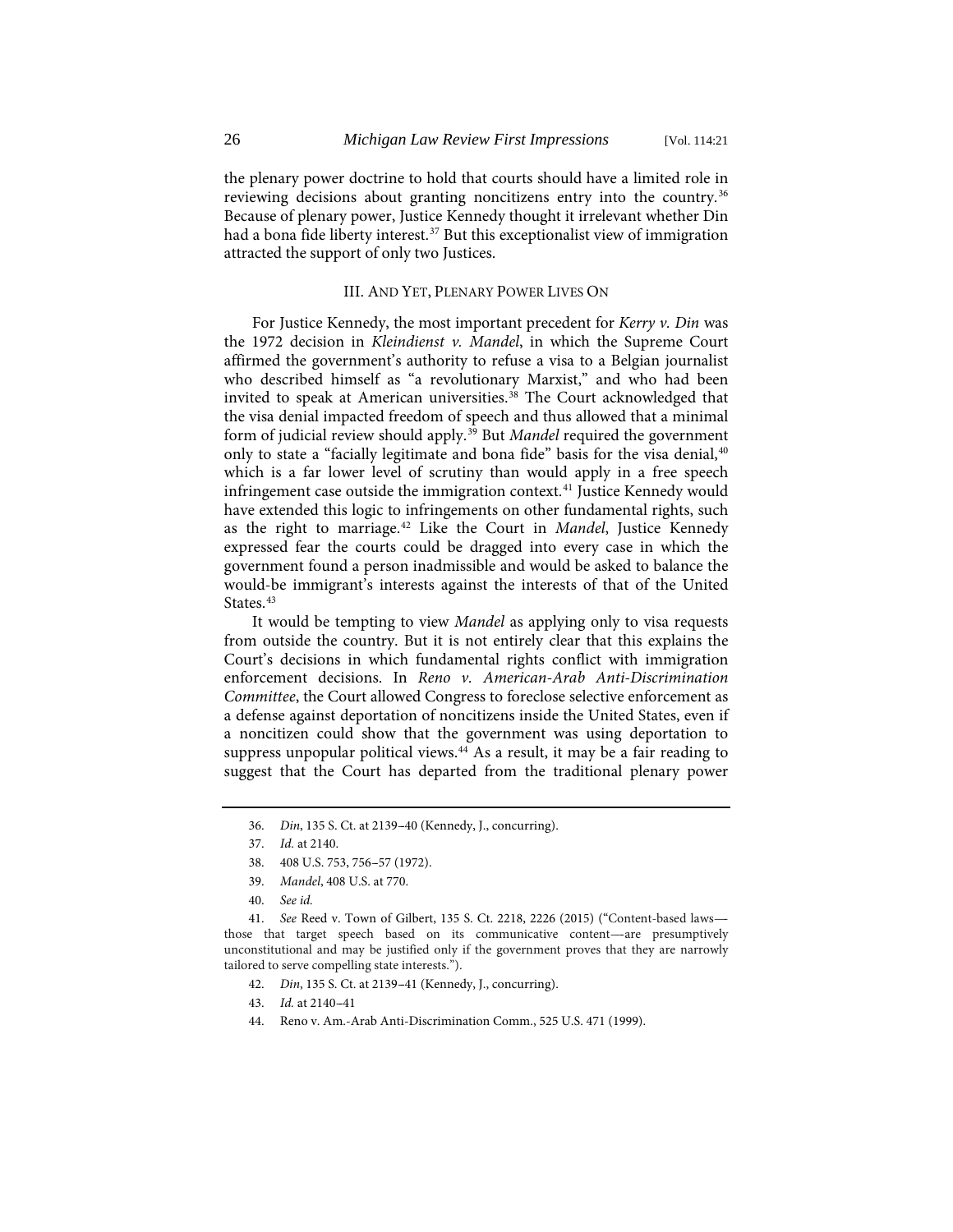doctrine on matters of procedural due process for noncitizens inside the United States but that the Court has not yet been willing to apply substantive constitutional rights to immigration law.[45](#page-7-0)

Why might the Court be reluctant to do this? Cases about free speech, like *Mandel* and *American-Arab*, raise the specter of the government being forced to tolerate noncitizens with threatening political views. [46](#page-7-1) Usually, however, it is only a minority of immigrants who come as political activists. It is far more common for immigrants to come for family reasons. Thus, Din's claim had far greater implications. Once the Court recognizes that immigration exclusions must bend to a citizen's right to marriage, other questions would follow. For one thing, Congress places a quota on spousal unification visas for spouses of legal permanent residents.<sup>[47](#page-7-2)</sup> Is their right to marriage equivalent to that of citizens, and is the quota thus invalid? What about other types of family members on which Congress has imposed a quota? Do these policies pose a constitutional problem? Even more provocative questions are raised if the Court were to apply the Equal Protection Clause to immigration. Among other things, Congress has imposed a per country quota on family-based immigration.<sup>[48](#page-7-3)</sup> In practice, this means that some Mexican families must wait thirteen years longer than similarly situated families of other nationalities.<sup>[49](#page-7-4)</sup> Does this pass constitutional muster? The Supreme Court has avoided these questions by resisting applying substantive rights to immigration entirely.

### **CONCLUSION**

A sober observer would point out that immigration law scholars have been predicting the imminent demise of the plenary power doctrine for at least three decades.<sup>[50](#page-7-5)</sup> In 1995, Legomsky wrote an essay reassessing his own predictions for the rapid and dramatic demise of the plenary power. He wrote:

<span id="page-7-0"></span><sup>45.</sup> *See* Johnson, *supra* not[e 31](#page-5-7) (observing that plenary power remains intact with regard to substantive rights).

<span id="page-7-1"></span><sup>46.</sup> *See* Carrie Rosenbaum, *Symposium on* Kerry v. Din*:* Kerry v. Din *as a Troubling ''Terrorism'' and ''National Security'' Case*, IMMIGRATIONPROF BLOG (June 18, 2015), http://lawprofessors.typepad.com/immigration/2015/06/symposium-on-kerry-v-din-kerry-vdin-as-a-troubling-terrorism-and-national-security-case-by-carrie-r.html [http://perma.cc/4DS3-JFFJ].

<span id="page-7-2"></span><sup>47.</sup> *See* 8 U.S.C. § 1151(c) (2014) (establishing worldwide numerical limitations on family-sponsored immigration).

<sup>48. 8</sup> U.S.C. § 1152(a) (2014) (setting per country levels of immigration).

<span id="page-7-4"></span><span id="page-7-3"></span><sup>49.</sup> *See Visa Bulletin for July 2015*, U.S. DEP'T OF ST., (June 9, 2015), http://travel.state.gov/content/visas/english/law-and-policy/bulletin/2015/visa-bulletin-forjuly-2015.html [http://perma.cc/H59T-7788] (depicting differential wait times for most nationalities and those subject to the per country quota).

<span id="page-7-5"></span><sup>50.</sup> *E.g.*, Legomsky, *supra* note [17,](#page-3-6) at 305 (predicting that the Court would ''conclude that the time has come to lay the general principle to rest''); Motomura, *supra* not[e 18,](#page-3-7) at 547-- 48 (describing disappointment after the plenary power doctrine was critiqued in the 1980s but continued).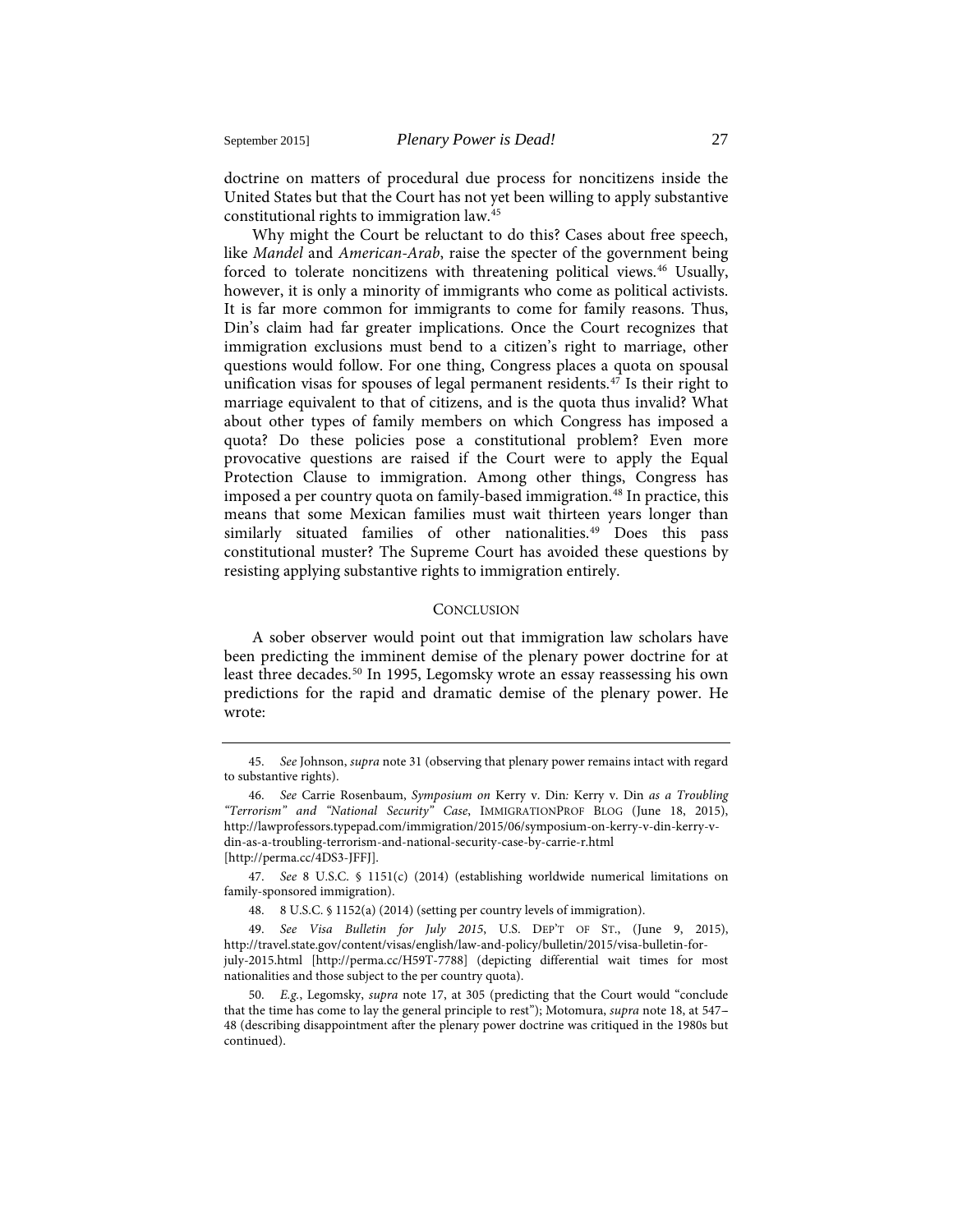I expected the dam to burst with a sudden, dramatic announcement that, henceforth, immigration cases would be treated like any other cases.... Obviously, that has not happened. . . . [However], a different scenario seems to be in progress already. Under this revised scenario, the lower courts and the Supreme Court allow the plenary power doctrine to wear away by attrition. Little by little, exceptions and qualifications will reduce the doctrine to a shadow of its former self without an express overruling of contrary precedent.<sup>[51](#page-8-0)</sup>

Twenty years after that was written, we can note significant progress in this war of attrition. On questions of procedural due process, plenary power is indeed a shadow of its former self. The Court's acknowledgement that the stakes in a deportation case are at least as high as the stakes in a criminal case, coupled with the Court's recognition in *Zadvydas* that noncitizens have a liberty interest in avoiding detention, provide ample foundation for a topto-bottom reassessment of whether the routine procedures of immigration enforcement meet due process standards. Recently, lower courts have shown increasing discomfort with the routine ways in which noncitizens are arrested and detained without an independent finding of probable cause.<sup>[52](#page-8-1)</sup> The Court of Appeals for the Ninth Circuit has extended *Zadvydas* to establish a right to a bond hearing for lengthy prehearing detention of people facing removal, even when the Immigration and Nationality Act imposes mandatory detention.<sup>[53](#page-8-2)</sup> In *Din*, six Justices were willing to assume that even a noncitizen outside the country might have a claim to at least some due process.

We still must wait to see if the Court will push this due process revolution to its logical conclusion, and fully treat immigration cases for purposes of procedural due process like any other matter with similarly high stakes. But even if the Court reaches that remarkable threshold regarding questions of procedure, plenary power will remain intact with regard to the substance of immigration law. In immigration, Congress remains free to discriminate by nationality and by political opinion. Our seminal plenary power case—the Chinese Exclusion Case—is known by its explicitly racist title. Not only has it never been repudiated by the Court, we have no case law

<span id="page-8-0"></span><sup>51.</sup> Stephen Legomsky, *Ten More Years of Plenary Power: Immigration, Congress, and the Courts*, 22 HASTINGS CONST. L. Q. 925, 934 (1995).

<span id="page-8-1"></span><sup>52.</sup> *See generally* Michael Kagan, *Immigration Law's Looming Fourth Amendment Problem*, 104 GEO. L. J. (forthcoming 2015), http://ssrn.com/abstract=2568903 [http:// perma.cc/3YRL-L9KT].

<span id="page-8-2"></span><sup>53.</sup> Rodriguez v. Robbins, 715 F.3d 1127, 1137--38 (9th Cir. 2013) (holding that *Zadvydas* requires a bond hearing once pre-order detention lasts beyond six months); Casas-Castrillon v. Dep't of Homeland Sec., 535 F.3d 942, 950 (9th Cir. 2008) (holding that prolonged detention while a respondent petitions in federal court for review of a removal order requires a bond hearing); *see generally* Farrin R. Anello, *Due Process and Temporal Limits on Mandatory Immigration Detention*, 65 HASTINGS L. J. 363 (2014).